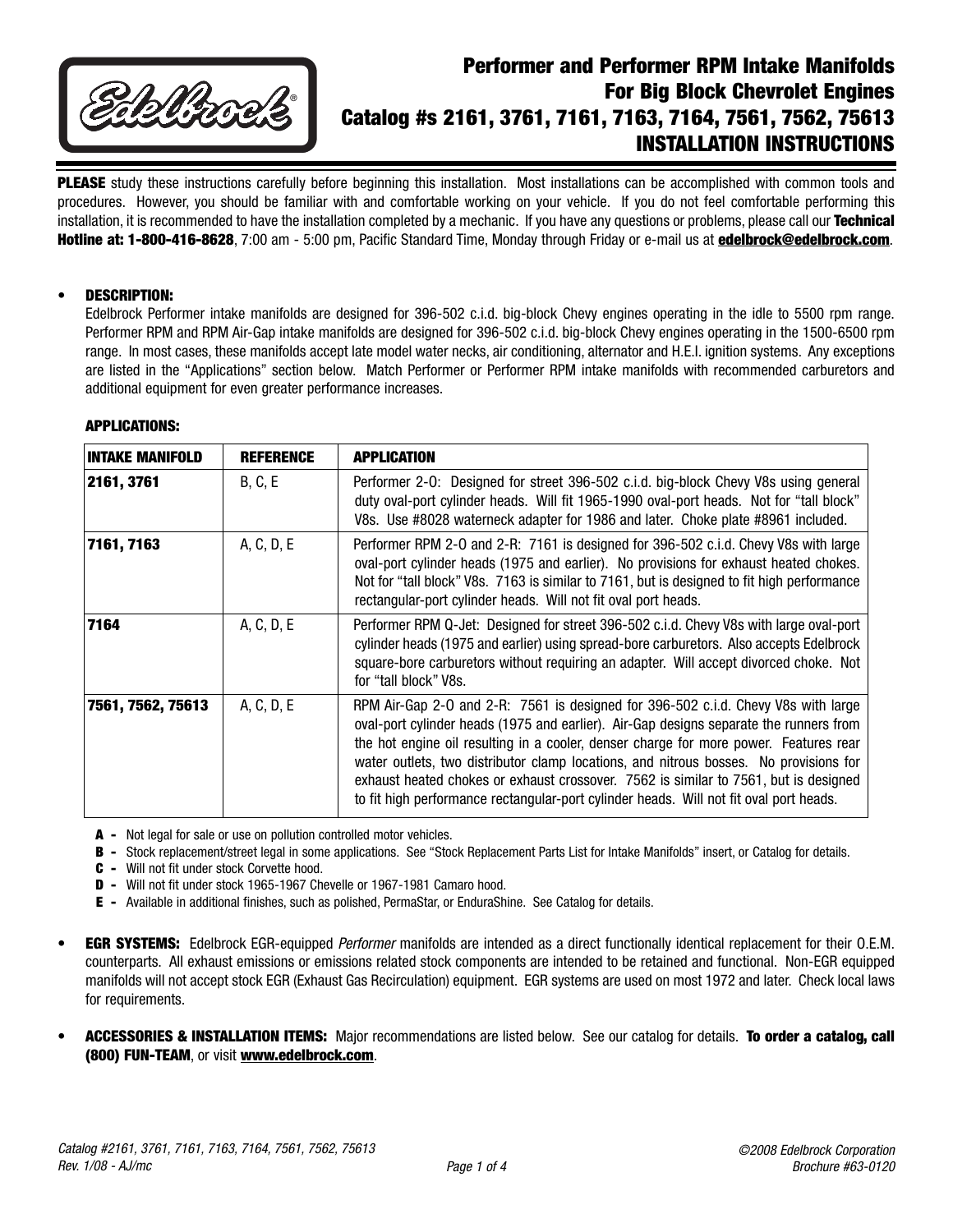## • **CARBURETOR RECOMMENDATIONS:**

## **Manifold 2161, 3761 (Emissions Controlled Applications):**

| <b>CARBURETOR</b> | <b>REFERENCE</b> | <b>PARTS REQUIRED FOR INSTALLATION</b>                   |
|-------------------|------------------|----------------------------------------------------------|
| <b>OEM 4BBL</b>   | H. N<br>ĸ<br>υ.  | #8036 throttle, cruise, & kickdown bracket for 1972-1978 |

#### **Manifold 2161 (Non-Emissions):**

| <b>CARBURETOR</b>                | <b>REFERENCE</b> | <b>PARTS REQUIRED FOR INSTALLATION</b>                   |
|----------------------------------|------------------|----------------------------------------------------------|
| Thunder Series #1805 (650 cfm)   | A, I, K, N       | #8031 throttle, cruise, & kickdown bracket for 1972-1979 |
| Thunder Series #1806 (650 cfm)   | A, I, K, N       | #8031 throttle, cruise, & kickdown bracket for 1972-1979 |
| Thunder Series #1825 (650 cfm)   | A, I, K, N       | #8031 throttle, cruise, & kickdown bracket for 1972-1979 |
| Thunder Series #1826 (650 cfm)   | A, I, K, N       | #8031 throttle, cruise, & kickdown bracket for 1972-1979 |
| <b>Performer #1407 (750 cfm)</b> | A, I, K, N, O    | #8031 throttle, cruise, & kickdown bracket for 1972-1979 |
| Performer #1411 (750 cfm)        | A, I, K, N       | #8031 throttle, cruise, & kickdown bracket for 1972-1979 |
| <b>Performer #1412 (800 cfm)</b> | A, I, K, N, O    | #8031 throttle, cruise, & kickdown bracket for 1972-1979 |
| <b>Performer #1413 (800 cfm)</b> | A, I, K, N       | #8031 throttle, cruise, & kickdown bracket for 1972-1979 |
| Thunder Series #1812 (800 cfm)   | A, I, K, N       | #8031 throttle, cruise, & kickdown bracket for 1972-1979 |
| Thunder Series #1813 (800 cfm)   | A, I, K, N       | #8031 throttle, cruise, & kickdown bracket for 1972-1979 |

### **Manifold 7161, 7163, 7561, 7562, 75613 (Non-Emissions):**

| <b>CARBURETOR</b>                | <b>REFERENCE</b> | <b>PARTS REQUIRED FOR INSTALLATION</b>                   |
|----------------------------------|------------------|----------------------------------------------------------|
| <b>Performer #1407 (750 cfm)</b> | A, I, K, N, O    | #8031 throttle, cruise, & kickdown bracket for 1972-1979 |
| Performer #1411 (750 cfm)        | A, I, K, N       | #8031 throttle, cruise, & kickdown bracket for 1972-1979 |
| <b>Performer #1412 (800 cfm)</b> | A, I, K, N, O    | #8031 throttle, cruise, & kickdown bracket for 1972-1979 |
| <b>Performer #1413 (800 cfm)</b> | A, I, K, N       | #8031 throttle, cruise, & kickdown bracket for 1972-1979 |
| Thunder Series #1812 (800 cfm)   | A, I, K, N       | #8031 throttle, cruise, & kickdown bracket for 1972-1979 |
| Thunder Series #1813 (800 cfm)   | A, I, K, N       | #8031 throttle, cruise, & kickdown bracket for 1972-1979 |

- **A -** Carburetor will work with non-EGR or pre-emission control systems.
- **B -** Carburetor will work with EGR system.
- **H -** Carburetor has provision for evaporative canister.
- **I -** Carburetor has no provisions for evaporative canister.
- **K -** Carburetor requires #8008 or #8024 stud, washer and nut kit. Determine proper length based on gasket thickness and your accessory mounting requirements.
- **N -** Carburetor accepts factory cruise control
- **O -** Carburetor comes with manual choke. It can be converted to electric choke using kit #1478.
- **P -** Carburetor is not a stock replacement part
- **THROTTLE BRACKETS:** Due to the design of Performer manifolds, the throttle and kickdown bracket on some vehicles may require modification to fit. See figure 1 for guidelines or purchase our #8031, 8030 or 8036 throttle, cruise, and kickdown linkage brackets
- **GASKETS:** Do not use competition style intake gaskets for this street manifold. Due to material deterioration over time, internal leakage of vacuum, oil, and coolant may occur.

| <b>INTAKE MANIFOLD</b>              | <b>RECOMMENDED GASKET</b>                            |
|-------------------------------------|------------------------------------------------------|
| 2161, 3761, 7161, 7164, 7561, 75613 | Edelbrock #7203 Port: 1.82" x 2.05", .060" Thickness |
| 7163, 7562                          | Edelbrock #7202 Port: 1.82" x 2.54", .060" Thickness |

**NOTE: To ensure maximum performance and a proper seal, Edelbrock gaskets which are specifically designed and manufactured for use with Edelbrock parts must be used.**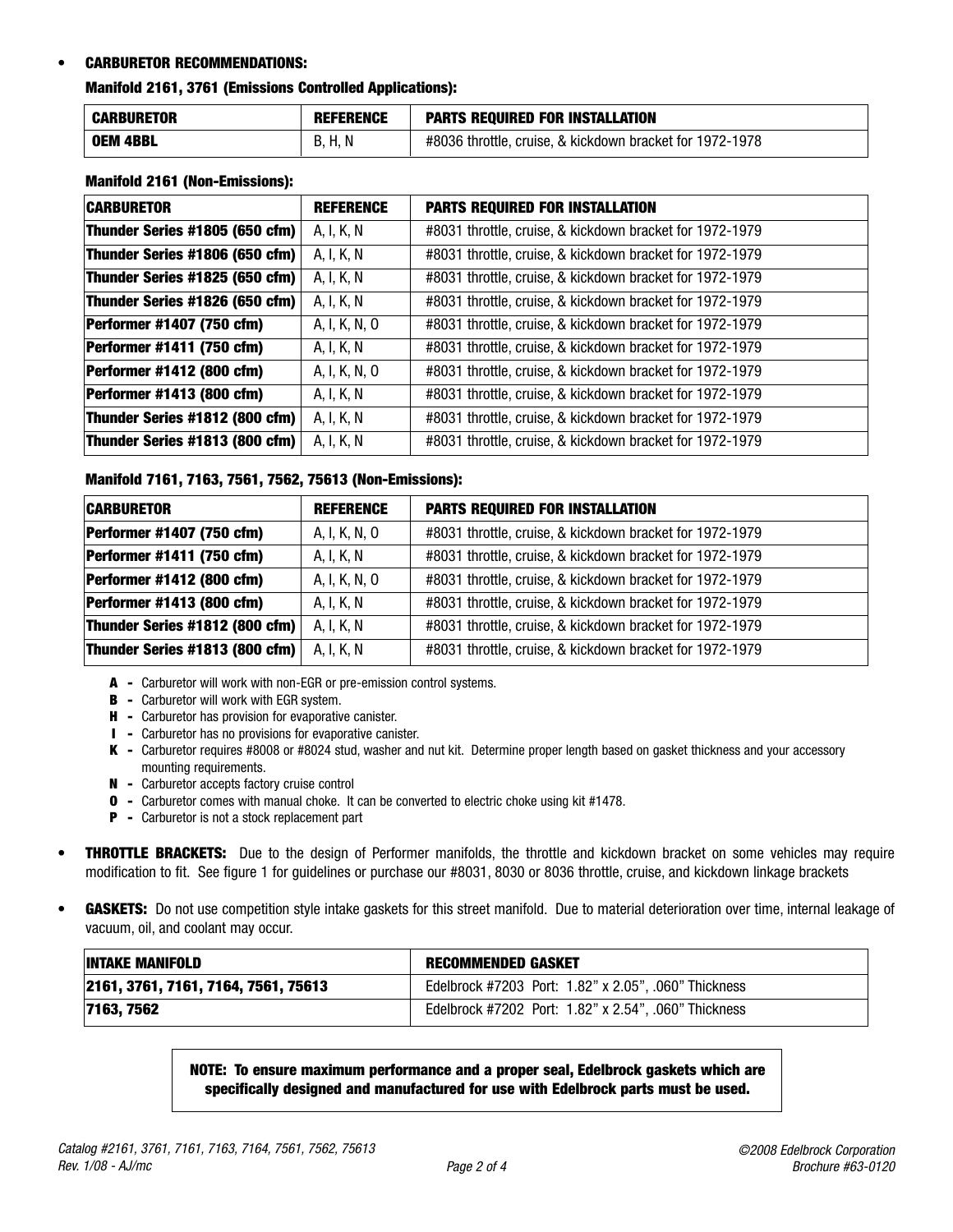## • **PREP AND TUNING FOR POWER:**

**NOTE:** Local emission laws must be checked for legality of any carburetor or ignition changes.

## **Performer Series Intake Manifolds**

- 1. The long equal length runners in the Performer manifold create a very strong signal to the carburetor. In some applications, the stock rods or jets may need changing for best overall performance. Refer to your carburetor owner's manual for details.
- 2) Performer manifolds deliver excellent drivability and power utilizing stock distributor settings. Some applications may benefit from resetting the initial advance  $\pm 2^{\circ}$  from the factory specification.
- 3) Aftermarket ignitions and more aggressive advance curves may be used with Performer packages.
- 4) Installation of aftermarket headers or camshafts may lean the carburetor calibration. Should this occur recalibrate with a richer jet.

### **Performer RPM Series Intake Manifolds**

- 1. Due to design, the fuel / air mixture and cylinder charging are very efficient with Performer RPM or RPM Air-Gap manifolds. Generally speaking, the stock jetting for a Performer or Thunder Series carburetor will not need changing. Specific applications may show an increase in power by tuning the fuel mixture.
- 2. Aftermarket distributor curve kits may be used with Performer RPM series manifolds.
- 3. Use modified or high performance cylinder heads such as our Performer RPM, and port-match the manifold to the heads.
- 4. The compression ratio should be at least 9.5 to 1 to work properly with Performer RPM camshafts.
- 5. Installation of aftermarket headers, camshafts or both with an Edelbrock Performer RPM series manifold may lean carburetor calibration. Should this condition occur, recalibrate with a richer jet.
- **CAMSHAFT AND HEADERS:** The Performer Series manifolds are compatible with aftermarket camshafts and headers designed to work in the idle-5500 rpm range. Edelbrock has developed dyno-matched, street proven camshafts (#2162 for 396-502 c.i.d. engines) for use with Performer Series intake manifolds. Header primary tube diameter should be 1-3/4". Performer RPM Series manifolds are compatible with aftermarket camshafts and headers designed to work in the 1500-6500 rpm range. Edelbrock has developed dyno-matched, street proven camshafts (#7162 or 2261 for for 396-502 c.i.d. engines) for use with Performer RPM series manifolds (see catalog for details). Header primary tube diameter should be 1-7/8" or larger.

# **INSTALLATION INSTRUCTIONS**

- 1) Use only recommended intake gaskets set when installing this intake manifold.
- 2) Fully clean the cylinder head intake flanges and the engine block end seal surfaces.
- 3) Apply Edelbrock Gasgacinch sealant P/N 9300 to both cylinder head flanges and to the cylinder head side of the gaskets, allow to air dry, and attach the intake gaskets.
- 4) Do not use cork or rubber end seals. Use RTV silicone sealer instead. Apply a ¼" high bead across each block end seal surface, overlapping the intake gasket at the four corners. This method will eliminate end seal slippage.
- 5) Install the intake manifold and hold-down bolts.

**WARNING:** There is no gasket support for the manifold under the four bolt holes which are numbered #5, #10, #11, and #16 in Figure 2. Damage to the manifold will occur if these four bolts are over-tightened. Hand tighten these bolts with a 6" box-end wrench. DO NOT use a torque wrench. Torque all remaining manifold bolts in two steps by the sequence shown in Figure 2 to 25 ft/lbs.